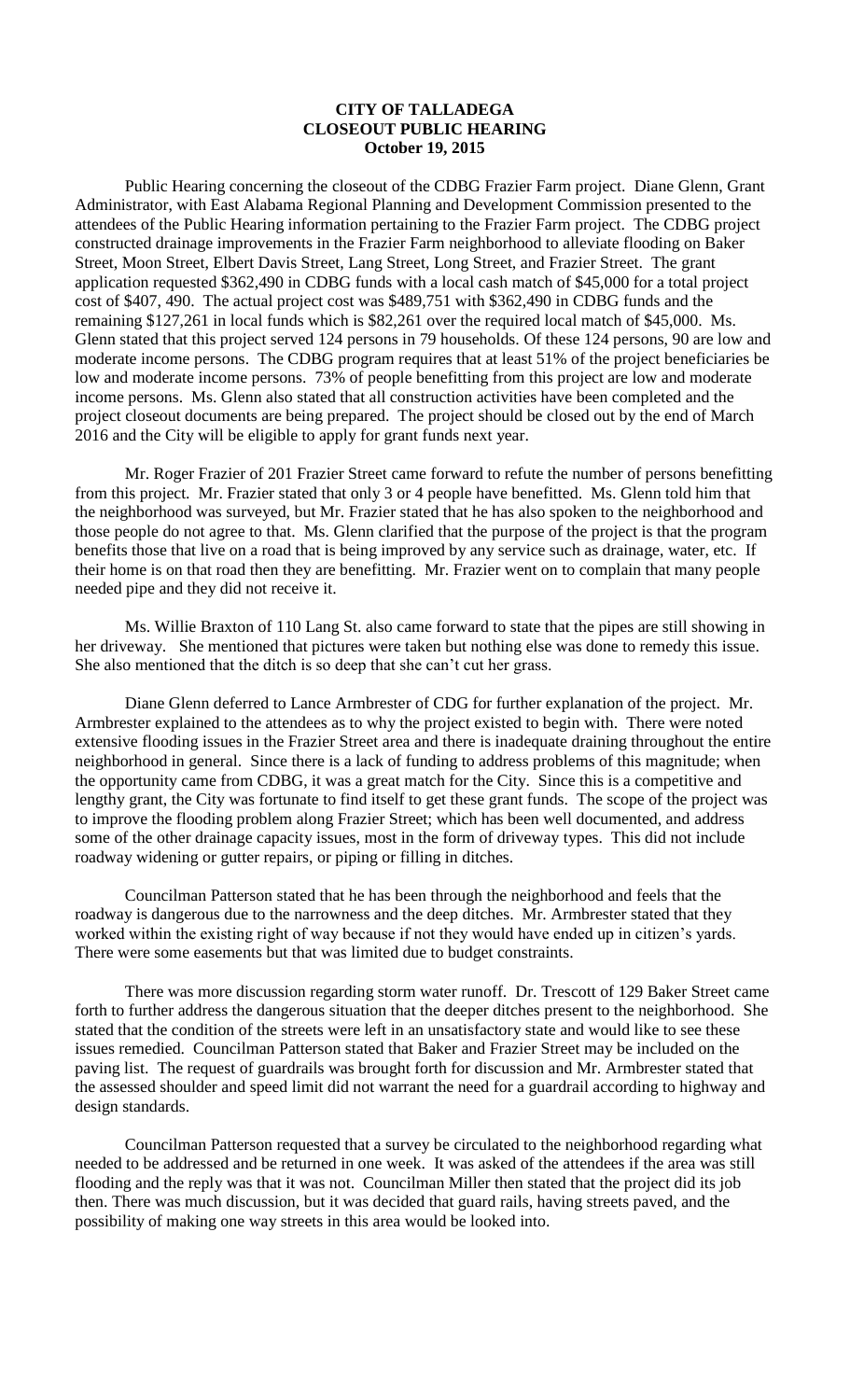# **CITY COUNCIL OF TALLADEGA PRE-COUNCIL October 19, 2015- 5:00 pm**

Public Hearing on twenty one (21) properties that are set for placement of weed abatement liens. There were no citizens or property owners present to comment or complain.

Public Hearing on amendment to the Talladega Zoning Ordinance changing permitted uses under C-1 Neighborhood Commercial Zoning District to include R-6 High-density Multi-Family (Ordinance No. 1805). City Planner Buyher came before the Council to explain that by changing the permitted use from C-3 to C-1 it will change the neighborhood zoning district to high density where it is less stringent and can do more. City Manager Bryant commented that this will allow for legal conforming residential uses. There are homes currently non-conforming and if the home owner tries to sell the home, the interested parties cannot get financing so by doing this it will be a huge win for property owners. There were no citizens present to comment or complain.

Public Hearing on amendment to the Talladega Zoning Ordinance, by rezoning three parcels from M-1 Limited Industrial Zoning District to R-1 Agricultural Zoning District (Ordinance No. 1806). City Planner Buyher came before the Council to explain that it is taking a specific area that is irregularly shaped into conformance with the rest of the area. There were no citizens present to comment or complain.

Public Hearing on amendment to the Talladega Zoning Ordinance by rezoning a subdivided parcel from R-2 Rural Residential to C-1 Neighborhood Commercial Zoning District (Ordinance No. 1807). City Planner Buyher and Paige Lewis, a representative from the Broadway Group came before the Council addressing this issue. The purchased piece of property is on Highway 77 on Mountain View Rd. The owners wish to make it all C-1 to place a small retail establishment on the lot. There were no citizens present to comment or complain.

## **CITY COUNCIL REGULAR MEETING October 19, 2015-5:30 pm**

The City Council of the City of Talladega met in a regular meeting on Monday, October 19, 2015 at 5:30 p.m., at the Talladega City Hall Council Chambers. The meeting was called to order and the following were present: Council President Ricky Simpson, Councilman Donnie Miller, Councilman Horace Patterson, Councilman Joe Ballow, Councilman Jarvis Elston, Mayor Larry Barton, and City Manager Patrick Bryant.

Invocation by Clinton Hobbs of Calvary Temple.

Motion by Councilman Ballow with a second from Councilman Patterson to approve invoices and expenditures. AYES: All.

| Total Invoices & Expenditures for $10/1/2015$ to $10/15/2015$ for FY 2014-15 | \$373,154.24 |
|------------------------------------------------------------------------------|--------------|
|                                                                              |              |

| <b>General Operating Account</b> | 226,564.72 |
|----------------------------------|------------|
| <b>Senior Nutrition</b>          | 781.50     |
| Corrections                      | 33,622.00  |
| <b>CDBG</b> Fund                 | 2,407.42   |
| <b>RBEG Fund</b>                 | 675.04     |
| Oil Trust Fund                   | 18,158.42  |
| Capital Improvement Fund         | 90,945.14  |
|                                  |            |

#### **Total Invoices & Expenditures for 10/1/18 to 10/15/15 for FY 2015-16 \$508,941.11**

| <b>General Operating Account</b> | 491,535.06 |
|----------------------------------|------------|
| Municipal Court                  | 12,641.97  |
| Corrections                      | 4,764.08   |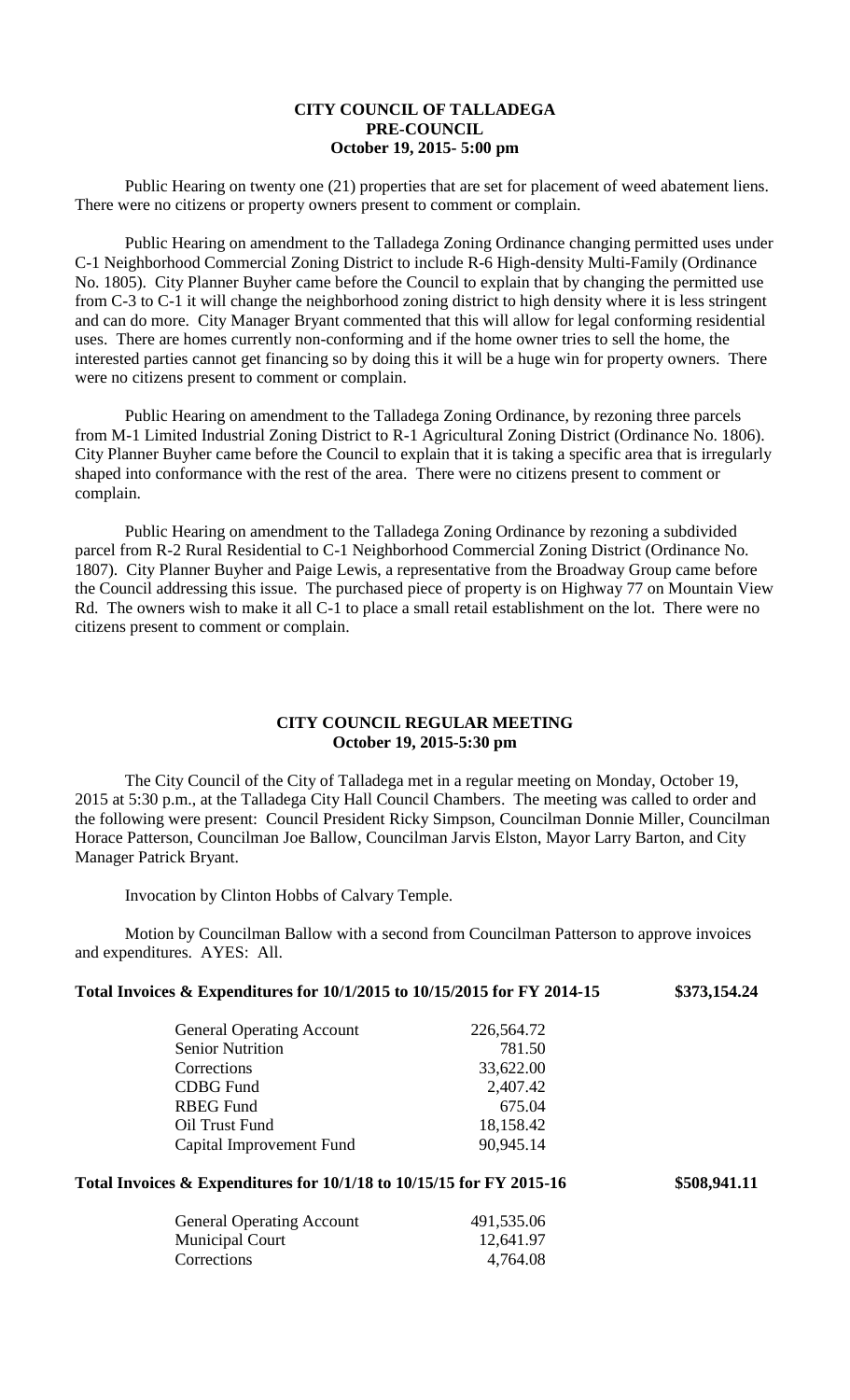Motion by Councilman Patterson with a second from Councilman Ballow for approval of minutes of the Regular Meeting of October 5, 2015 and Canvass Runoff Election meeting of October 13, 2015. AYES: All.

Motion by Councilman Miller with a second from Councilman Ballow to excuse the absence of City Clerk Cheeks. AYES: All.

Motion by Councilman Miller with a second from Councilman Patterson to appoint Joanna Medlen as Acting City Clerk. AYES: All.

Motion by Councilman Patterson with a second from Councilman Simpson to excuse the Councilman Miller and Councilman Ballow from the Canvass Runoff Election meeting. AYES: All.

Motion by Councilman Patterson with a second from Councilman Ballow to approve an Alcohol License application for 050-Retail Beer (Off Premises Only) and 070 Retail Table Wine (Off Premises Only) for LE Group LLC located at 35350 Highway 2. AYES: Councilman Patterson, Councilman Ballow, Councilman Miller, and Councilman Simpson NAYS: Councilman Elston

A petition brought forth from Citizen Kenneth Green to have his properties along Alabama Highway 77 de-annexed from the City was brought to the Council. Mr. Green requests that the Council de-annex his properties from the City limits so he will be able to install a mobile home on his property. There was much discussion upon this matter. Motion by Councilman Miller with a second from Councilman Ballow to table this item. Roll Call. AYES: Councilman Patterson, Councilman Ballow, Councilman Miller, and Councilman Simpson ABSTAIN: Councilman Elston

Keela Brown came before the Council concerning the Halloween activities requested during the previous Council meeting. An event was requested to be in the Chamber of Commerce parking lot from 12pm-5pm for families. The planned activities would include inflatables which would be free for everyone. However the issue of liability insurance was a concern because the donated inflatables lack the required insurance; in order for the group to obtain this insurance it would be an added cost of \$750 which has not been budgeted. Ms. Brown also mentioned that they could take donations and book a group that has liability insurance. However City Manager Bryant brought out that it would not cover whatever damages or other injuries that may occur on the property. It was decided that the event would be cancelled and Council would look into putting it in the budget in the future. The Trick or Treat on the Square will go forward as planned from 5pm-7pm October 31.

**Ordinance No. 1805** amending Ordinance No. 1120, the City of Talladega Zoning Ordinance, to allow R-6 High-Density Multi-Family Zoning uses in C-1 Neighborhood Commercial Zoning District.

Motion by Councilman Patterson with a second from Councilman Miller for Immediate Consideration of Ordinance #1805. Roll Call. AYES: All.

Motion by Councilman Patterson with a second from Councilman Miller for reading of the heading only. Roll Call. AYES: All.

AN ORDINANCE AMENDING ORDINANCE NO. 1120, AS AMENDED BY ORDINANCES HERETOFORE ADOPTED, SAID ORDINANCE, AND THE AMENDMENTS RELATED THERETO, BEING ENTITLED "TALLADEGA, ALABAMA, ZONING ORDINANCE", AS FOLLOWS, AND IN NO OTHER PARTICULARS.

Motion by Councilman Patterson with a second from Councilman Ballow for the adoption of Ordinance #1805. Roll Call. AYES: All.

**Ordinance No. 1806** amending Ordinance No. 1120, the City of Talladega Zoning Ordinance, by rezoning three parcels from M-1 Limited Industrial Zoning District to R-1 Agricultural Zoning District.

Motion by Councilman Elston with a second from Councilman Ballow for Immediate Consideration of Ordinance #1806. Roll Call. AYES: All.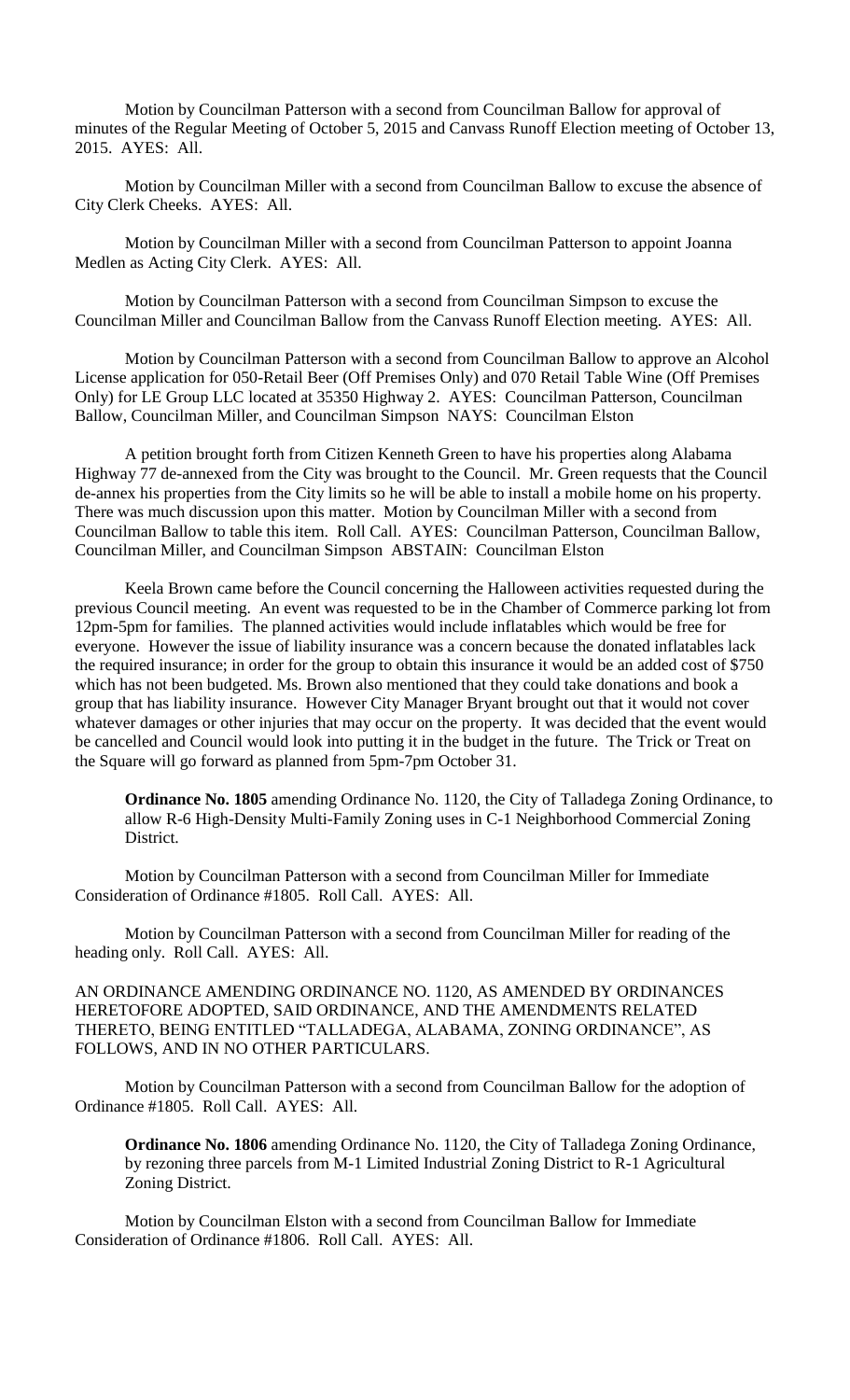Motion by Councilman Ballow with a second from Councilman Patterson for reading of the heading only. Roll Call. AYES: All.

AN ORDINANCE AMENDING ORDINANCE NO. 1120, AS AMENDED BY ORDINANCES HERETOFORE ADOPTED, SAID ORDINANCE, AND THE AMENDMENTS RELATED THERETO BEING ENTITLED "TALLADEGA, ALABAMA ZONING ORDINANCE", AS FOLLOWS, AND IN NO OTHER PARTICULARS.

Motion by Councilman Miller with a second from Councilman Patterson for the adoption of Ordinance #1806. Roll Call. AYES: All.

**Ordinance No. 1807** amending Ordinance No. 1120, the City of Talladega Zoning Ordinance, by re-zoning a subdivided parcel from R-2 Rural Residential to C-1 Neighborhood Commercial Zoning District.

Motion by Councilman Patterson with a second from Councilman Miller for Immediate Consideration of Ordinance #1807. Roll Call. AYES: All.

Motion by Councilman Miller with a second from Councilman Patterson for reading of the heading only. Roll Call. AYES: All.

AN ORDINANCE AMENDING ORDINANCE NO. 1120, AS AMENDED BY ORDINANCES HERETOFORE ADOPTED, SAID ORDINANCE, AND THE AMENDMENTS RELATED THERETO BEING ENTITLED "TALLADEGA, ALABAMA ZONING ORDINANCE", AS FOLLOWS, AND IN NO OTHER PARTICULARS.

Motion by Councilman Patterson with a second from Councilman Miller for the adoption of Ordinance #1807. Roll Call. AYES: All.

**Resolution #3680 to #3699** authorizing weed abatement liens for 21 properties.

Motion by Councilman Miller with a second from Councilman Patterson for the approval of Resolution #3680 to Resolution #3699. Roll Call. AYES: All.

**Resolution #3700** to support the National Fraternal Order of Police as they ask to expand the Federal hate crimes law to protect police, to reauthorize the Bulletproof Vest Partnership Program and to fully fund the State and local law enforcement assistance programs.

Motion by Councilman Patterson with a second from Councilman Miller for the approval of Resolution #3700. Roll Call. AYES: All.

**Resolution #3701** approving the purchase of a table at Talladega College's Founders Day Luncheon on November 5, 2015.

Motion by Councilman Patterson with a second from Councilman Ballow for the approval of Resolution #3701. Roll Call. AYES: All.

**Resolution #3702** assigning terms to the three members of the Public Building Authority.

Motion by Councilman Miller with a second from Councilman Ballow for the approval of Resolution #3702. Roll Call. AYES: All.

Motion by Councilman Ballow with a second from Councilman Patterson to approve the invoices and expenditures for the Water Department. AYES: All.

| Water Department Expenditures for 10/7/15 to 10/15/15 |            | \$210,566.67 |
|-------------------------------------------------------|------------|--------------|
| FY 2014-2015                                          |            |              |
| <b>Operations &amp; Maintenance</b>                   | 210,566.67 |              |